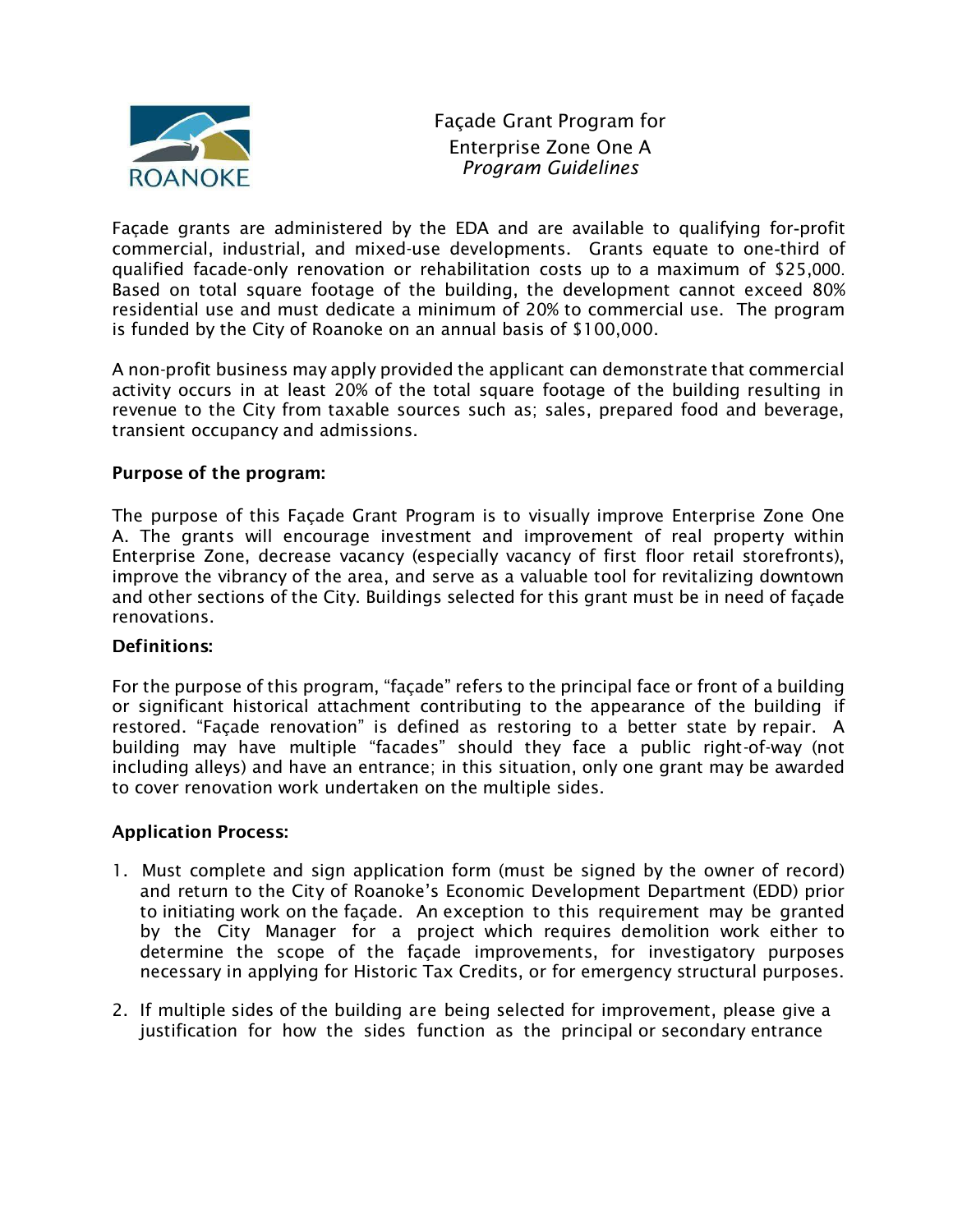of the building either by usage or visibility. Only sides of a building with an entry point, facing a public right-of-way, are eligible for a Façade Grant.

- 3. The Economic Development Authority of the City of Roanoke, Virginia (EDA), at its next regularly scheduled meeting, unless otherwise agreed to by the EDA, will review and approve or disapprove the application, considering also the recommendation of the EDD. (Please note that the EDA meets on the third Wednesday of every month and applications must be submitted for review no later than 5:00 PM on the Wednesday two weeks prior to a regularly scheduled meeting. Call the Department of Economic Development at (540) 853-5405 for the date of the next EDA meeting. The applicant, or representative of the project, must be present at the EDA meeting where the application is considered to provide an overview of the project and address questions and/or concerns which may arise.
- 4. The EDD or EDA may require further descriptions of the project before making a final decision on the eligibility of the project for the program, including sketches or other visual aids.
- 5. A maximum of \$25,000 or one-third of the total façade renovation construction cost, whichever is less, per project, may be granted if the project qualifies and funds are available. For applicants wishing to apply for multiple facades on the same tax parcel, only one Façade Grant may be issued per tax parcel.
- 6. No soft costs such as architectural, engineering, design, etc., will be considered for this grant, and only investment made on the façade is eligible, not in the interior of the building, building systems, roof, or other non-visible (from street level) aspect of the building. See the following pages for more information on eligible and ineligible costs.
- 7. Grant funds will be paid, by the EDA, on a reimbursement basis, upon receiving verifiable receipts of construction costs, proof of payment, and a photograph of the completed façade project.
- 8. The facade renovation must be completed within one year of the date of approval, unless the EDA grants an extension of such date. Extensions may not exceed one year in the aggregate unless the investment of the facade construction/renovation (not entire building or project) exceeds \$500,000, in which case additional extensions may be granted by the City Manager.
- 9. Applicants must comply with all other applicable laws, rules and regulations, including a review and approval of plans by the Architectural Review Board, if required.
- 10. Buildings may not be considered for a façade grant if the building has received, and been allocated, funding for a façade grant within the previous ten years. If the building has been purchased by a new owner, the building may be considered for a façade grant after five years. An exception to this requirement may be granted by the City Manager under special circumstances.
- 11. Applicants must submit paperwork for grant reimbursement to the Department of Economic Development no later than 90 days after the expiration date awarded by the EDA. Failure to submit paperwork for reimbursement during this timeframe can result in forfeiture of the grant.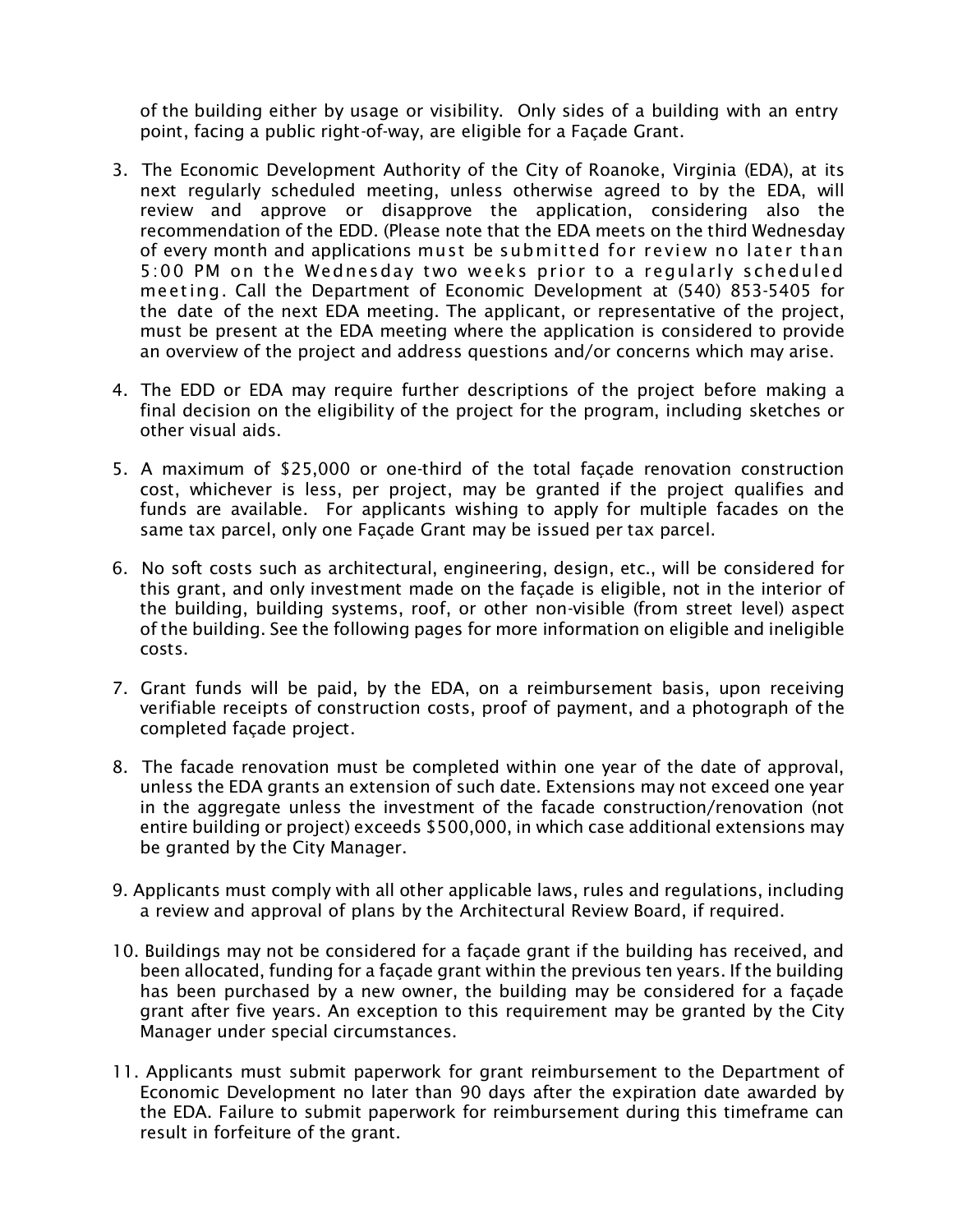

Façade Grant Program for Enterprise Zone One A Program Checklist

# Initial Application (Prior to submittal to the EDA):

- □ Construction estimate detailing cost of façade improvements
- $\Box$  List of materials/procedures to be performed
- □ Scaled drawings/plans showing how the completed façade will look
- $\Box$  Photographs of existing façade

# After façade project is completed:

- □ Detailed construction contract/receipts detailing work completed (*itemized* reflecting only work performed to the building's façade(s))
- □ Proof of payment for work completed (cancelled checks, bank statements, and/or signed letter from vendor/contractor stating work paid in full)
- $\Box$  Photographs of completed project
- □ Certificate of Occupancy or Final Inspection

#### Key points to remember:

- The Roanoke Economic Development Authority (EDA) must approve Facade Grant applications PRIOR to construction/demolition work commencing on the façade(s) considered for the grant.
- Only upgrades/renovations to the façade(s) of the building (defined as the side(s) of a building, facing a public right-of-way (alleys not included), used as a primary or secondary entrance) can be included. Items not covered under this grant program include upgrades to facades without direct access to a public right-ofway and without a primary or secondary entrance, roof or interior work on the building, parking lot and sidewalk projects, landscaping, and porch/decking upgrades.
- Soft costs, such as engineering fees, asbestos removal, environmental studies, etc. cannot be calculated in the grant reimbursement.
- KEEP DETAILED RECORDS THROUGHOUT THE RENOVATION PROCESS! All expenses and payments must be accounted for; incomplete paperwork will delay the processing of your grant, and/or may reduce the grant amount.
- Renovations must be completed within one year of the date of approval unless an exemption is given by the EDA.
- Applicants must comply with all other applicable laws, rules, and regulations as required.
- Reimbursement requests must be submitted by the applicant to the Economic Development Department no later than 90 days after the completion date awarded by the EDA.

If you have any questions concerning the Façade Grant application or the grant approval process, please contact Victoria McNiff with the Department of Economic Development at Victoria.McNiff@roanokeva.gov or at 540-853-5405.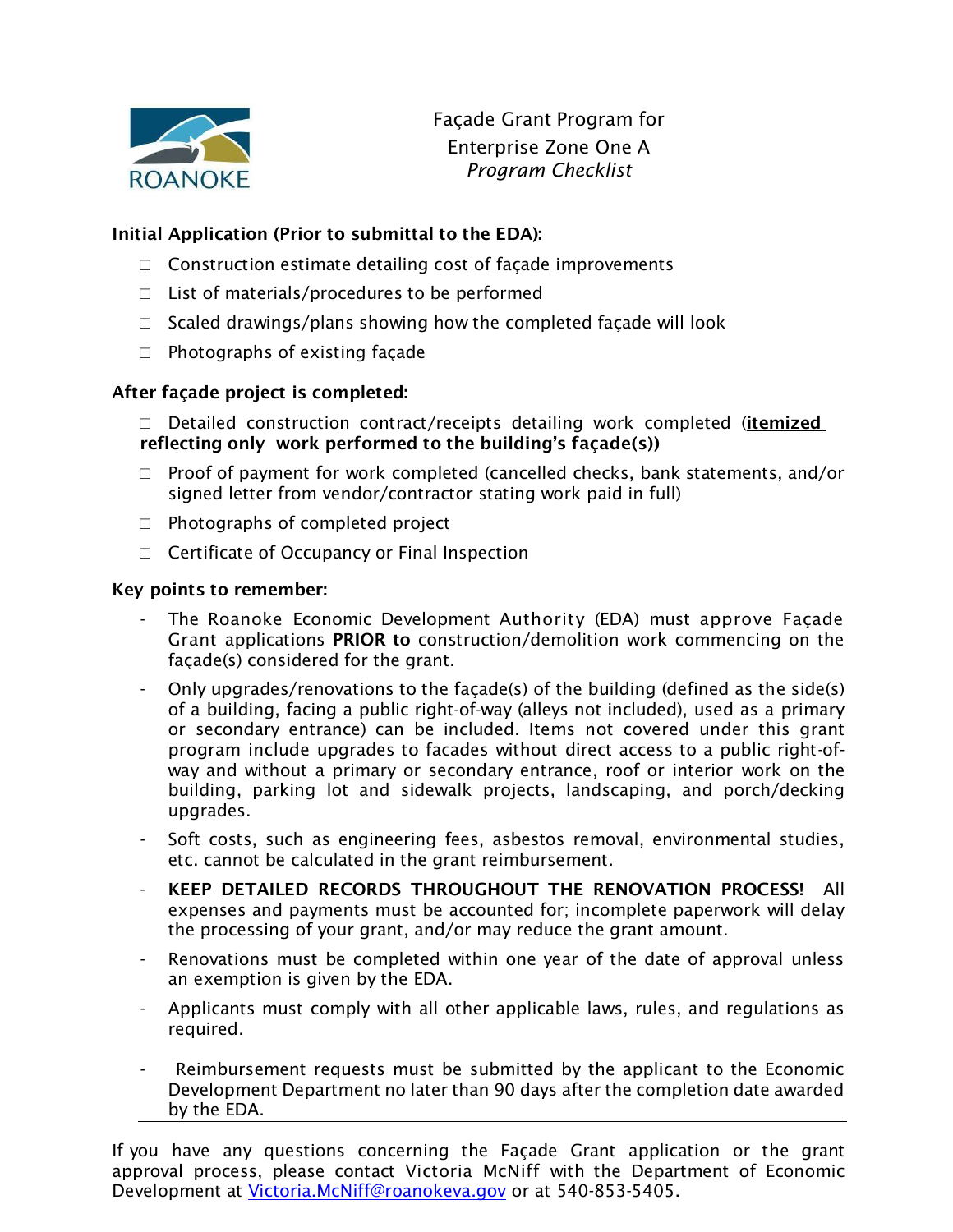

The purpose of this Façade Grant Program is to visually improve the Enterprise Zone. The grants will encourage investment and improvement of real property within the Enterprise Zone, decrease vacancy (especially vacancy of first floor retail storefronts), improve the vibrancy of the area, and serve as a valuable tool for revitalizing downtown and other sections of the City. Buildings selected for this grant must be in need of façade renovations. The following lists show qualified and unqualified investments associated with the Façade Grant program:

| <b>Qualified Façade Investments</b>                                                                                                                                                                                                                                                                                                                                                                                                                                                                                                                                                                                                                                                                                                                                                                                                                                                                                                                                                                                                                                                 | <b>Unqualified Façade Investments</b>                                                                                                                                                                                                                                                                                                                                                                                                                                                                                                                                                                                                                                                                                                                                                                            |
|-------------------------------------------------------------------------------------------------------------------------------------------------------------------------------------------------------------------------------------------------------------------------------------------------------------------------------------------------------------------------------------------------------------------------------------------------------------------------------------------------------------------------------------------------------------------------------------------------------------------------------------------------------------------------------------------------------------------------------------------------------------------------------------------------------------------------------------------------------------------------------------------------------------------------------------------------------------------------------------------------------------------------------------------------------------------------------------|------------------------------------------------------------------------------------------------------------------------------------------------------------------------------------------------------------------------------------------------------------------------------------------------------------------------------------------------------------------------------------------------------------------------------------------------------------------------------------------------------------------------------------------------------------------------------------------------------------------------------------------------------------------------------------------------------------------------------------------------------------------------------------------------------------------|
| <b>Balconies</b><br>$\bullet$<br>Columns/Railings (façade only)<br>$\bullet$<br>Demolition of existing façade elements<br>$\bullet$<br>Doors and treatments<br>$\bullet$<br>Downspouts/guttering<br>$\bullet$<br>Electrical work associated with lighting used as<br>$\bullet$<br>a security feature, as defined in special<br>considerations below<br>Exterior finishes (including brick, rock, stucco,<br>$\bullet$<br>and exterior instillation finishing systems)<br>Permanent flood reduction features<br>$\bullet$<br>(decorative) required by FEMA<br>Labor costs associated with the façade project<br>$\bullet$<br>Lighting (new device(s) for security purposes and<br>$\bullet$<br>visual improvement)<br>Painting<br>$\bullet$<br>Pressure washing/sandblasting to restore<br>$\bullet$<br>original elements<br>Removal of unsightly façade elements<br>$\bullet$<br>Rental equipment (façade work only)<br>$\bullet$<br>Restoration of historic details<br>$\bullet$<br><b>Shutters</b><br>$\bullet$<br>Storefronts<br>$\bullet$<br>Windows and treatments<br>Woodwork | <b>Awnings</b><br>$\bullet$<br>Blinds/curtains/shades<br>$\bullet$<br><b>Decking</b><br>$\bullet$<br>Dumpster rental<br>$\bullet$<br>Excavation work (not relating to the façade)<br>$\bullet$<br>Fees (Architectural, Permitting, etc.)<br>$\bullet$<br>Fencing<br>$\bullet$<br>Interior features<br>$\bullet$<br>Landscaping<br>$\bullet$<br>Murals (unless on a qualifying side of the<br>$\bullet$<br>structure and part of an overall façade renovation<br>project)<br>Parking lot repair or installation<br>$\bullet$<br>$\bullet$<br>Pedestrian flow control devices (portable<br>barriers, caution tape, etc)<br>Portable toilet rental<br>$\bullet$<br>Roof work (except details attached to the<br>$\bullet$<br>façade)<br>Sidewalk repair or installation<br>$\bullet$<br><b>Signage</b><br>$\bullet$ |

# Special Considerations

- Basic façade investments such as routine painting, light replacement, window cleaning, pressure washing, etc. which is not part of an overall façade rehabilitation project are deemed "maintenance" and are thus not covered.
- All façade costs must be approved by the Economic Development Authority in advance of work being performed; all façade costs added after approval of the grant application will be deemed as unqualified investments.
- Flood reduction features may be included if decorative in nature and permanently attached to the façade(s). Temporary structures, such as removable panels, are ineligible; however, permanent bracing required to anchor panels during high water events will be considered.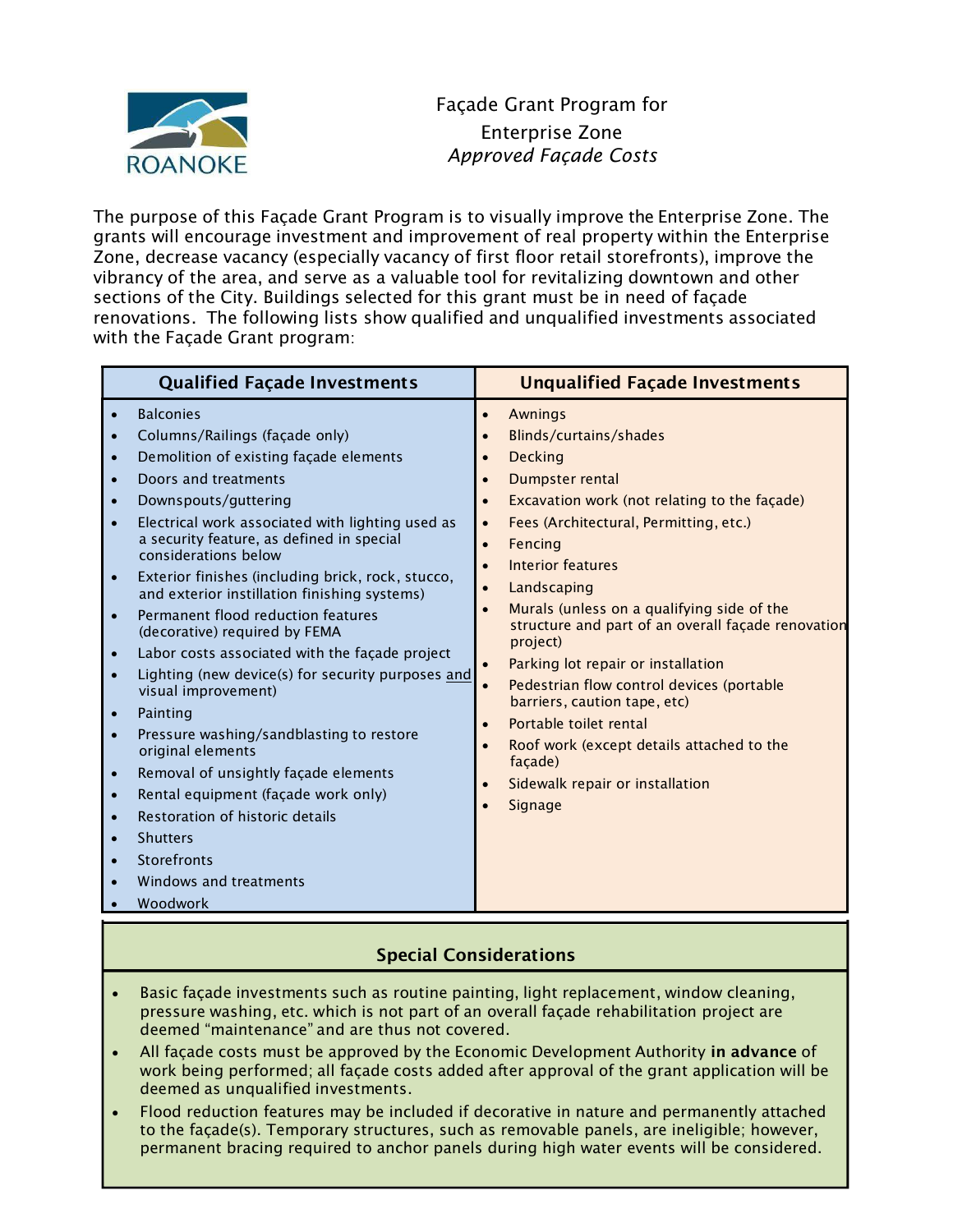

| Email Address: 1988 and 2008 and 2008 and 2008 and 2010 and 2010 and 2010 and 2010 and 2010 and 2010 and 2010                                                                    |
|----------------------------------------------------------------------------------------------------------------------------------------------------------------------------------|
|                                                                                                                                                                                  |
| Percentage of commercial use of the building: __________________________________                                                                                                 |
| Tax Parcel Number of property upon which the building is located: _______________                                                                                                |
| Description of proposed improvements (attach additional page(s) for information as needed):<br>,我们也不能会有什么。""我们的人,我们也不能会有什么?""我们的人,我们也不能会有什么?""我们的人,我们也不能会有什么?""我们的人,我们也不能会有什么?"" |
|                                                                                                                                                                                  |
|                                                                                                                                                                                  |
|                                                                                                                                                                                  |
|                                                                                                                                                                                  |
|                                                                                                                                                                                  |
| والمستحدث والمكاسما والمستطيع والمستقف والمستحدث والمستحدث                                                                                                                       |

I have attached the following:

- $\Box$  List of materials and processes to be completed
- $\Box$  Facade renovation cost estimate(s)
- □ Scaled drawings/renderings
- $\Box$  Photographs of the existing facade

I understand that I will need to submit the following documents, no later than 90 days after the completion date awarded by the EDA, when the project is completed in order to receive the grant: construction contract and/or receipts documenting investment in façade of building, photograph of completed project, and such other documents as the EDA or City may request, such as Certificate of Occupancy or Final Inspection

I understand that the Economic Development Authority and the City of Roanoke must approve this application before work begins on the façade project or I may not be eligible for this grant.

Signature of legal owner(s):

Signature of applicant (if different)):

Please return this application, as well as a photograph of the building façade to be improved, to the Department of Economic Development, 117 Church Avenue SW, Roanoke, VA 24011or fax to (540) 853-1213. Call (540) 853-5405 for more information.

Date Rec'd: \_\_\_\_\_ EDA Approval: \_\_\_\_\_\_\_\_ Completion: \_\_\_\_\_\_\_ Check # & Date: \_\_\_\_\_\_\_ Grant Date: \_\_\_\_\_\_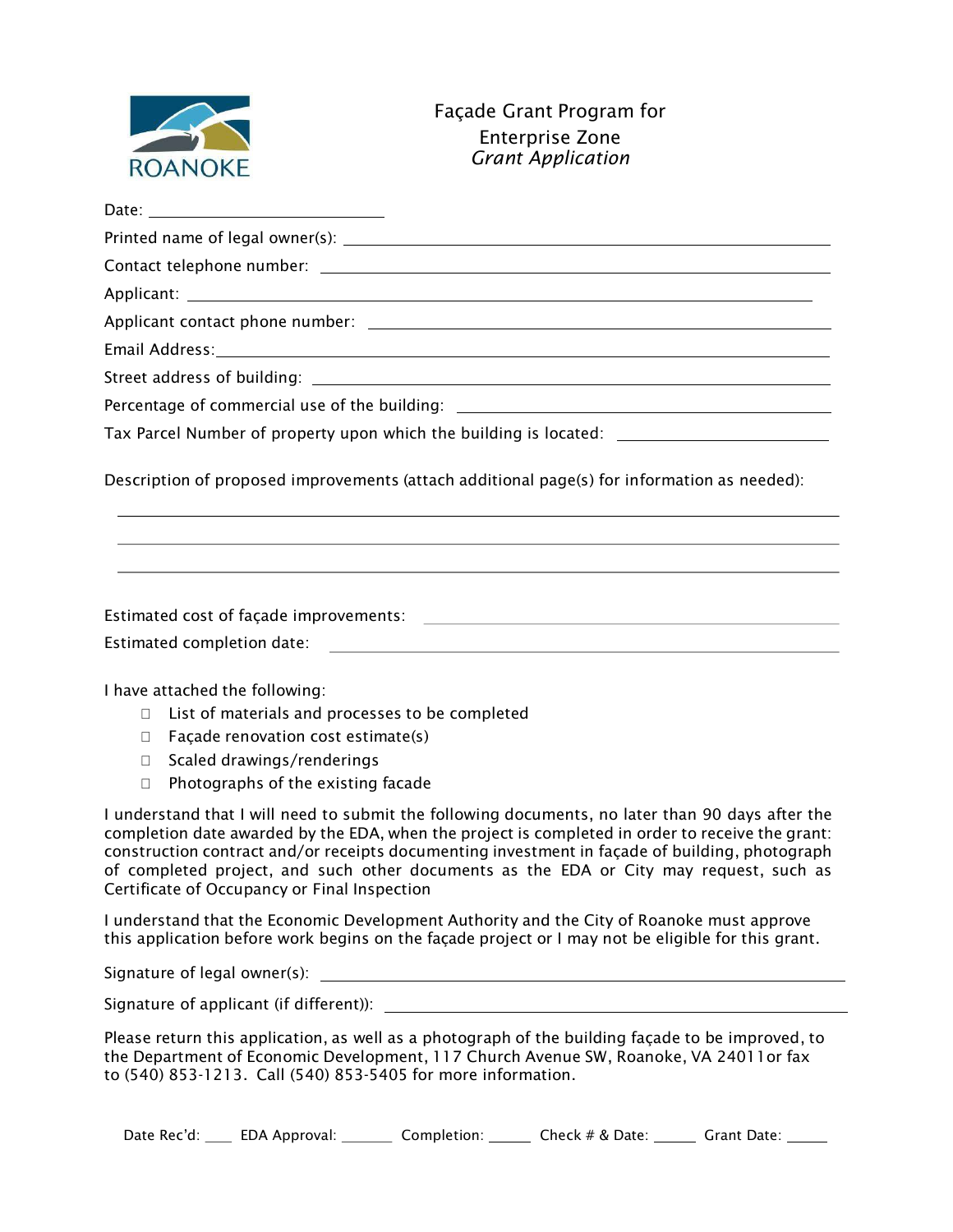

Partial Real Estate Tax Exemption of Rehabilitated Buildings in Enterprise Zone One A (See Roanoke City Code Section s 32-101.1 et. seq.) Program Guidelines

# TO: DIRECTOR OF REAL ESTATE VALUATION:

I hereby request partial exemption from real estate taxes on the following building to be rehabilitated or renovated, pursuant to Roanoke City Code Sections 32-101.9 et. seq. Further, I clarify the information contained in this application is, to the best of my knowledge, both accurate and true.

Signature of owner(s): \_\_\_\_\_\_\_\_\_\_\_\_\_\_\_\_\_\_\_\_\_\_\_\_\_\_\_\_\_\_\_\_\_\_\_\_\_\_\_\_\_\_\_\_\_\_\_\_\_\_\_\_\_\_\_\_\_\_\_\_\_\_

# SHADED BOXES FOR INTERNAL OFFICE USE ONLY

| <b>Application Number and</b><br>Date | <b>Completion Date</b> | <b>Tax Map Number</b> |
|---------------------------------------|------------------------|-----------------------|
|                                       |                        |                       |

| Property Type: Commercial _____Industrial _____ Mixed-Use _____                   |  |
|-----------------------------------------------------------------------------------|--|
| Building age (Must be at least 15 years of age): ________________________________ |  |

Exemption type: Enterprise Zone One A – Seven Years

| <b>Before Date</b> | Appraiser | <b>Land Value</b> | <b>Building Value</b> | Total |
|--------------------|-----------|-------------------|-----------------------|-------|
|                    |           |                   |                       |       |
| Completion<br>Date | Appraiser | <b>Land Value</b> | <b>Building Value</b> | Total |
|                    |           |                   |                       |       |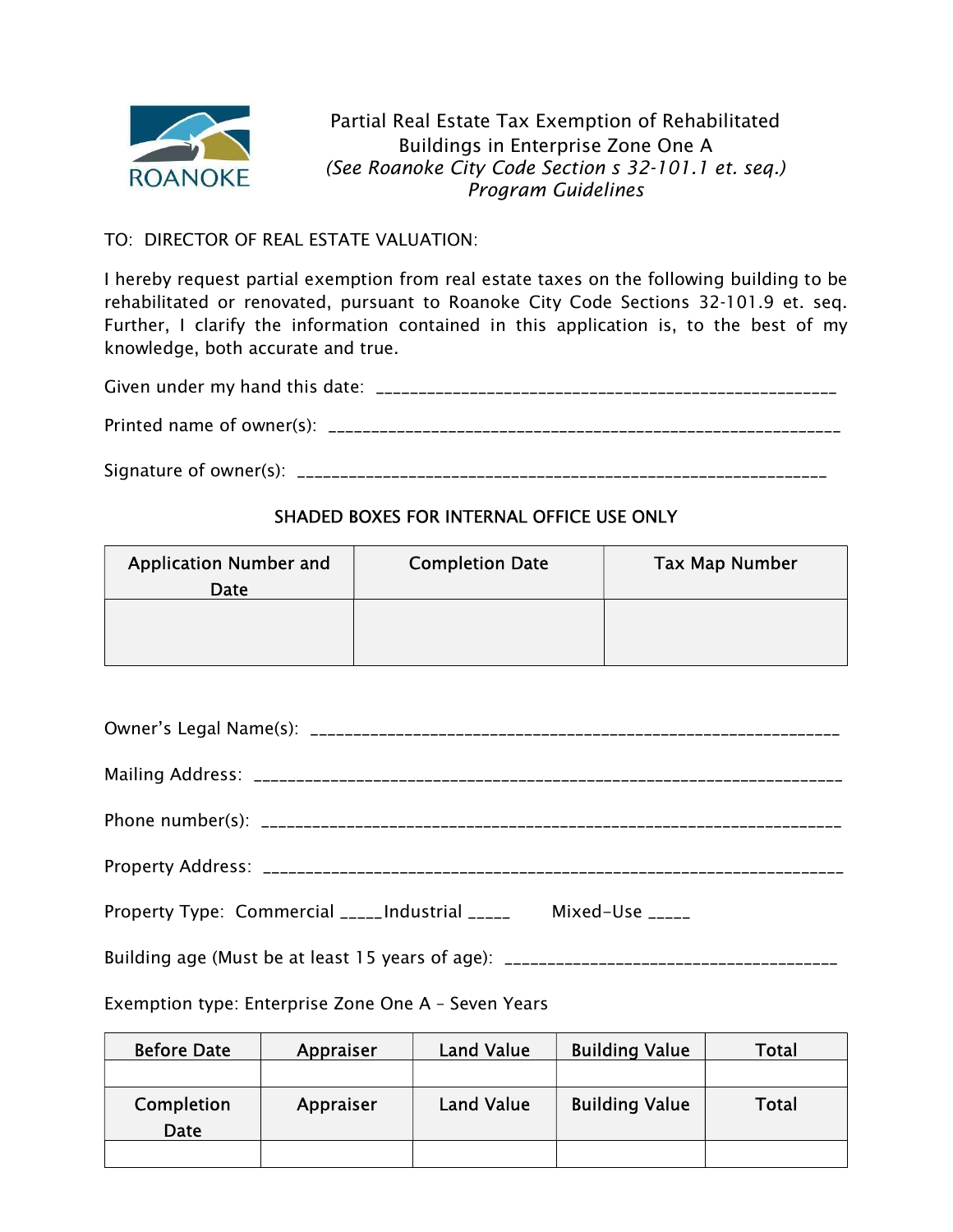Please return form and a NON-REFUNDABLE CHECK in the amount of \$250.00. Make checks payable to "City of Roanoke, Treasurer" (No cash is accepted) to: Office of Real Estate Valuation, 215 Church Ave SW, Room 250, Roanoke, VA 24011, with a copy to the Economic Development Department, 117 Church Ave SW, Roanoke, VA 24011. Please call (540) 853-2771 with any questions.

Owner(s) agree to provide such other information as may be requested by the Director of Real Estate Valuation.

| Detailed Description of work (use additional sheets if necessary): ____________________ |
|-----------------------------------------------------------------------------------------|
|                                                                                         |
|                                                                                         |
| DO YOU OWN ANY OTHER REAL ESTATE IN THE CITY OF ROANOKE? YES $\Box$<br>NO.              |
| If YES, please list ALL Entity Names and Addresses below (use additional sheets if      |
|                                                                                         |
|                                                                                         |
|                                                                                         |
| IF REAL ESTATE TAXES ARE DELINQUENT ON ANY PROPERTY YOU OWN, YOU CAN<br><b>NOT</b>      |

# APPLY FOR THE REHAB PROGRAM.

| <b>Date Received</b> | Date Copy Sent to Economic<br><b>Development</b> |
|----------------------|--------------------------------------------------|
|                      |                                                  |

Sec. 32-101.11. - Eligibility of commercial, mixed-use commercial, or industrial real property.

(a) In order to qualify for the exemption from real property taxation for real property substantially rehabilitated or renovated for commercial, mixed-use commercial, or industrial use within Enterprise Zone One A, a structure shall meet all of the following criteria:

(1) Be no less than fifteen (15) years of age and located within Enterprise Zone One A;

(2) Be rehabilitated or renovated so as to increase the assessed value of the structure by at least fifty thousand dollars (\$50,000.00) or more;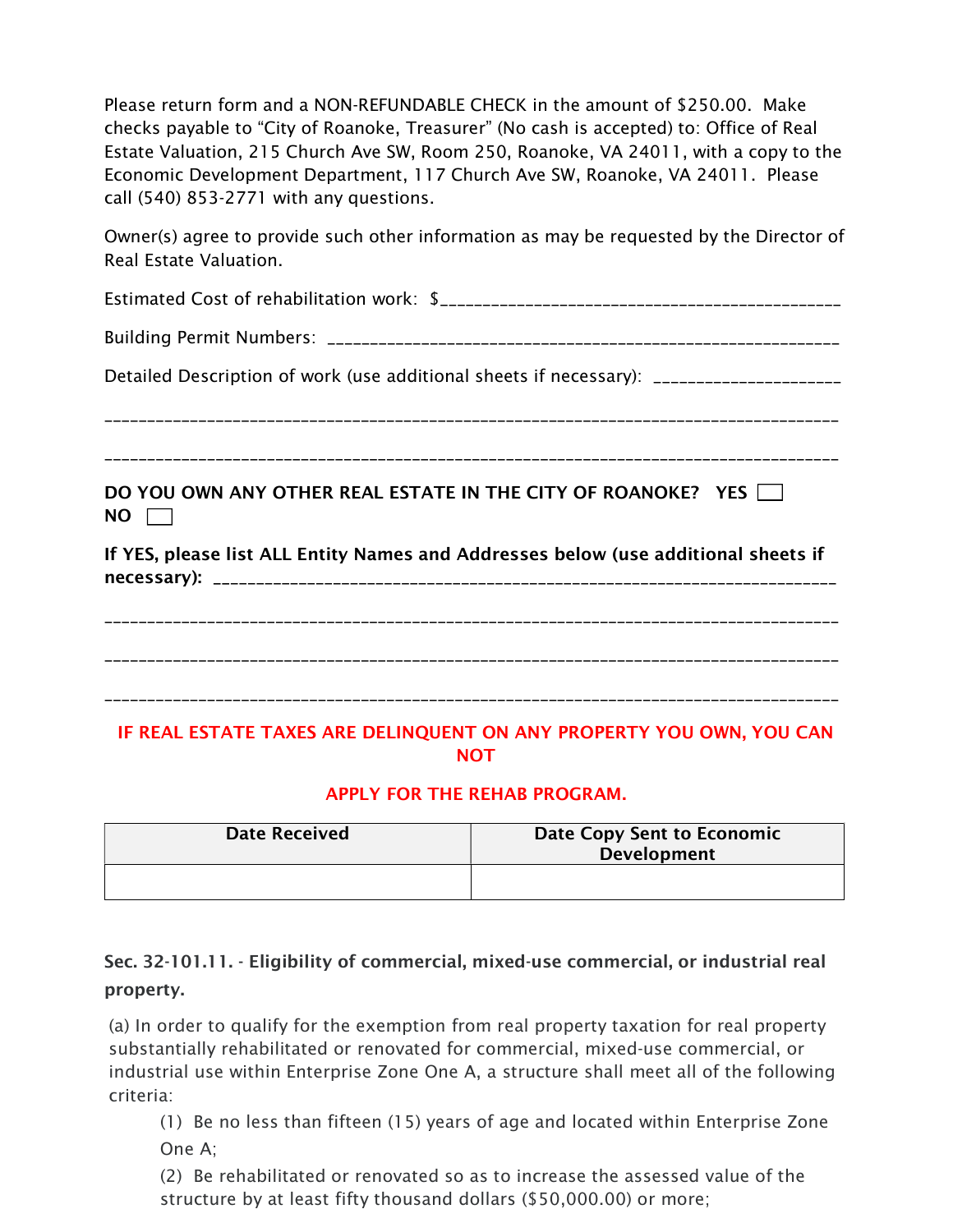(3) Be designed for and suitable for commercial, mixed-use commercial, or industrial use after completion of such rehabilitation or renovation;

(4) The structure has not received an exemption under Division 5, exemption of certain rehabilitated real property, or former Division 5A, exemption of certain rehabilitated or renovated commercial or industrial real property located in either Enterprise Zone One or Enterprise Zone Two, of this chapter; and

(5) The rehabilitation or renovation must be completed within two (2) years of the date of the filing of the application for exemption.

(b) The types of substantial rehabilitation or renovation improvements that will be considered as increasing the assessed value are limited to those made to the actual qualifying structure only. Other improvements, fees, or costs will not be considered.

(c) Any new additions to the qualifying structure or any additional square footage over the prerehabilitation or prerenovation square footage will not be considered as increasing the assessed value of the qualifying structure or eligible for or considered for the tax exemption since the purpose of this incentive is to encourage rehabilitation or renovation of existing structures.

(Ord. No. 36783, § 1, 7-19-04)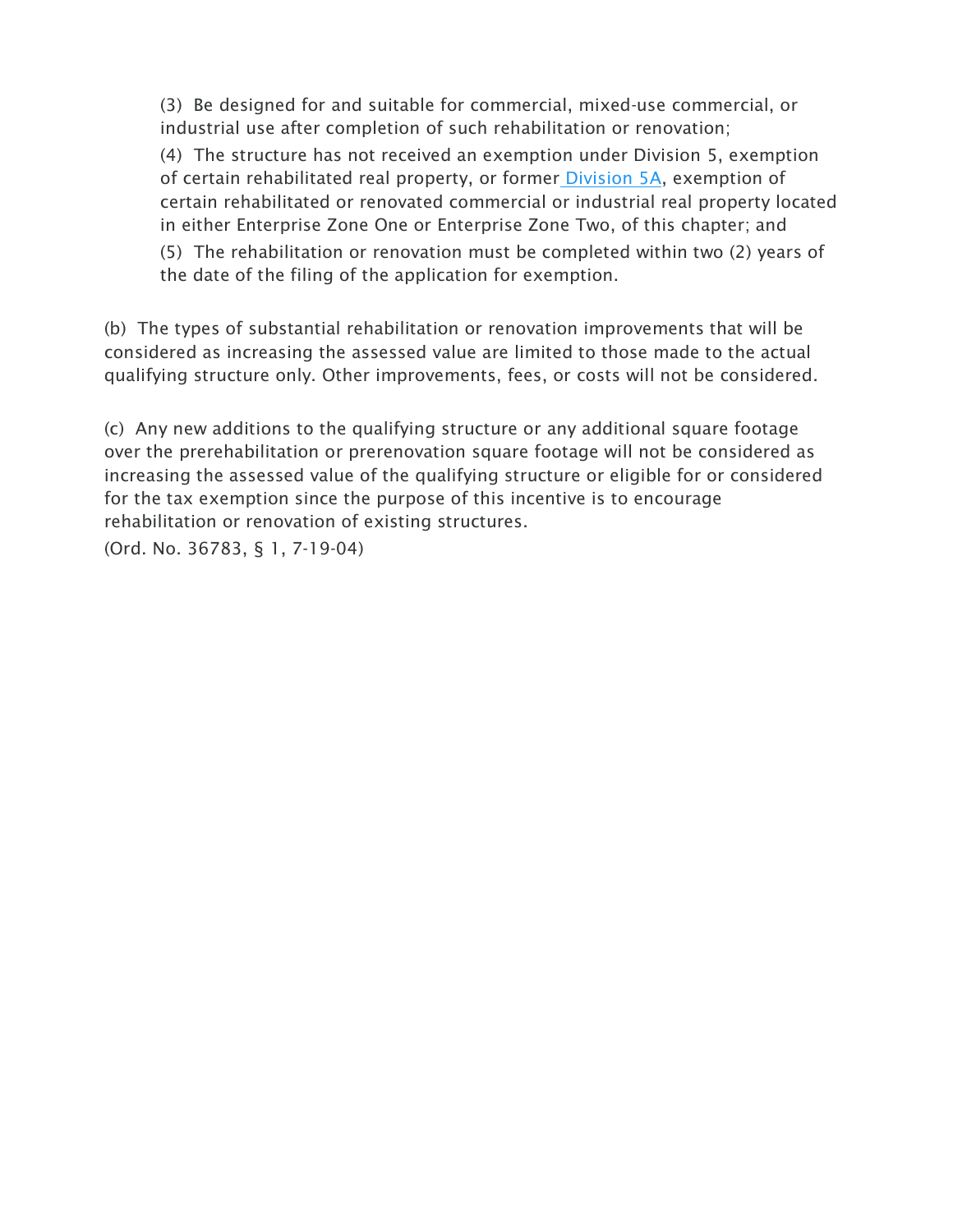

Building Permit & Comprehensive Development Plan Review Fees Rebate for Enterprise Zone One A Program Guidelines

Grant provides a refund of City-issued development fees only (Building Permit and Comprehensive Development Plan Review fees), which may be available for business firms, property owners, or leaseholders authorized to make improvements investing in new construction or in rehabilitation of an existing building. Buildings must be located in Enterprise Zone One A, be for-profit, and must be either commercial, industrial, or mixed-use commercial (no more than 80% residential) in nature. Program rebates are determined as a percentage based on total project investment, with amounts as follows:

| <b>Total Project Investment</b> | <b>Rebate Percentage</b> |
|---------------------------------|--------------------------|
| \$1,000,000 or more             | 100%                     |
| \$900,000 - \$999,999.99        | 90%                      |
| \$800,000 - \$899,999.99        | 80%                      |
| \$700,000 - \$799,999.99        | 70%                      |
| \$600,000 - \$699,999.99        | 60%                      |
| \$500,000 - \$599,999.99        | 50%                      |
| \$400,000 - \$499,999.99        | 40%                      |
| \$300,000 - \$399,999.99        | 30%                      |
| \$250,000 - \$299,999.99        | 20%                      |
| \$125,000 - \$249,999.99        | 10%                      |
| $$0 - $124,999.99$              | 0%                       |

# Application must include:

- 1. Complete Building Permit & Comprehensive Development Plan Review Fees Rebate Application for Enterprise Zone One A form (see next page).
- 2. Receipts, invoices, and/or letter from contractor/engineer documenting the total investment in new building construction or in rehabilitation of an existing structure.
- 3. A copy of the permanent Certificate of Occupancy or Final Inspection.
- 4. A copy of the Building Permit issued for the project.
- 5. Copy of proof of payment for City-issued Building Permit and Comprehensive Plan Review fees (cancelled check, bank statement).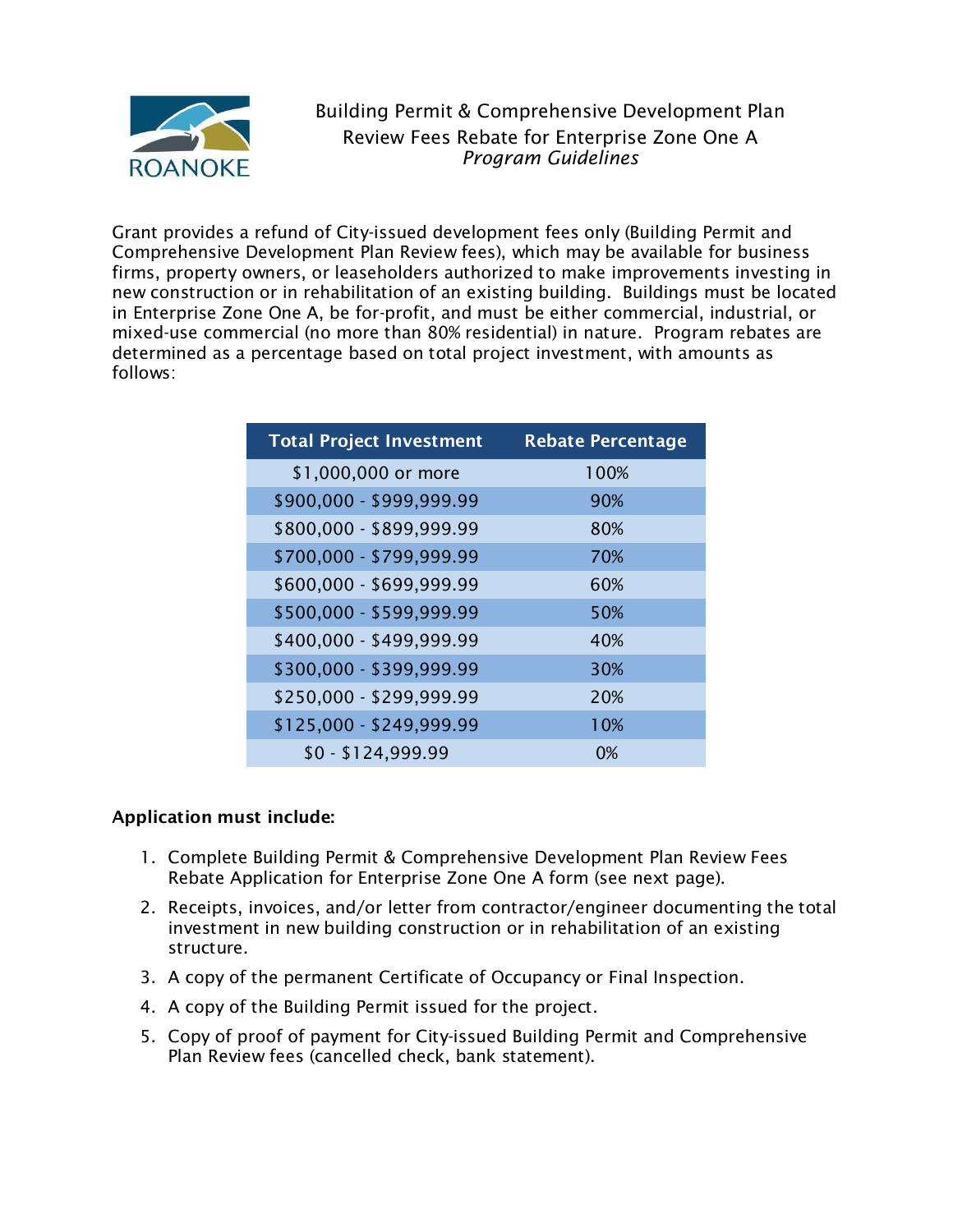

# To: Enterprise Zone Administrator

As part of the Enterprise Zone program, the City will provide up to a 100% rebate of Building Permit and Comprehensive Development Plan Review fees based on the total investment on new building construction and/or rehabilitation investment subject to the following limitations:

| <b>Total Project Investment</b> | <b>Rebate Percentage</b> |
|---------------------------------|--------------------------|
| \$1,000,000 or more             | 100%                     |
| \$900,000 - \$999,999.99        | 90%                      |
| \$800,000 - \$899,999.99        | 80%                      |
| \$700,000 - \$799,999.99        | 70%                      |
| \$600,000 - \$699,999.99        | 60%                      |
| \$500,000 - \$599,999.99        | 50%                      |
| \$400,000 - \$499,999.99        | 40%                      |
| \$300,000 - \$399,999.99        | 30%                      |
| \$250,000 - \$299,999.99        | 20%                      |
| \$125,000 - \$249,999.99        | 10%                      |
| $$0 - $124,999.99$              | 0%                       |

Based on new construction investment of \$ I do hereby request a \_\_\_\_\_\_\_\_% rebate of development fees.

Date:

Printed legal name of applicant (business firm, property owner, or leaseholder authorized to make improvement(s):

Signature of applicant:

Contact telephone number(s):

Street address of building:

The following documents are attached, which are required in order to process the application:

- $\Box$  Construction contract and/or receipts documenting construction investment by applicant.
- □ Permanent Certificate of Occupancy or Final Inspection.
- $\Box$  Receipts documenting payment of building permit and comprehensive development plan review fees.
- $\Box$  Such other information as may be requested by the City.

Please return this form to: Enterprise Zone Administrator, Department of Economic Development, 117 Church Avenue SW, Roanoke, VA 24011 or fax to (540) 853-1213. Please call (540) 853-5661 for more information.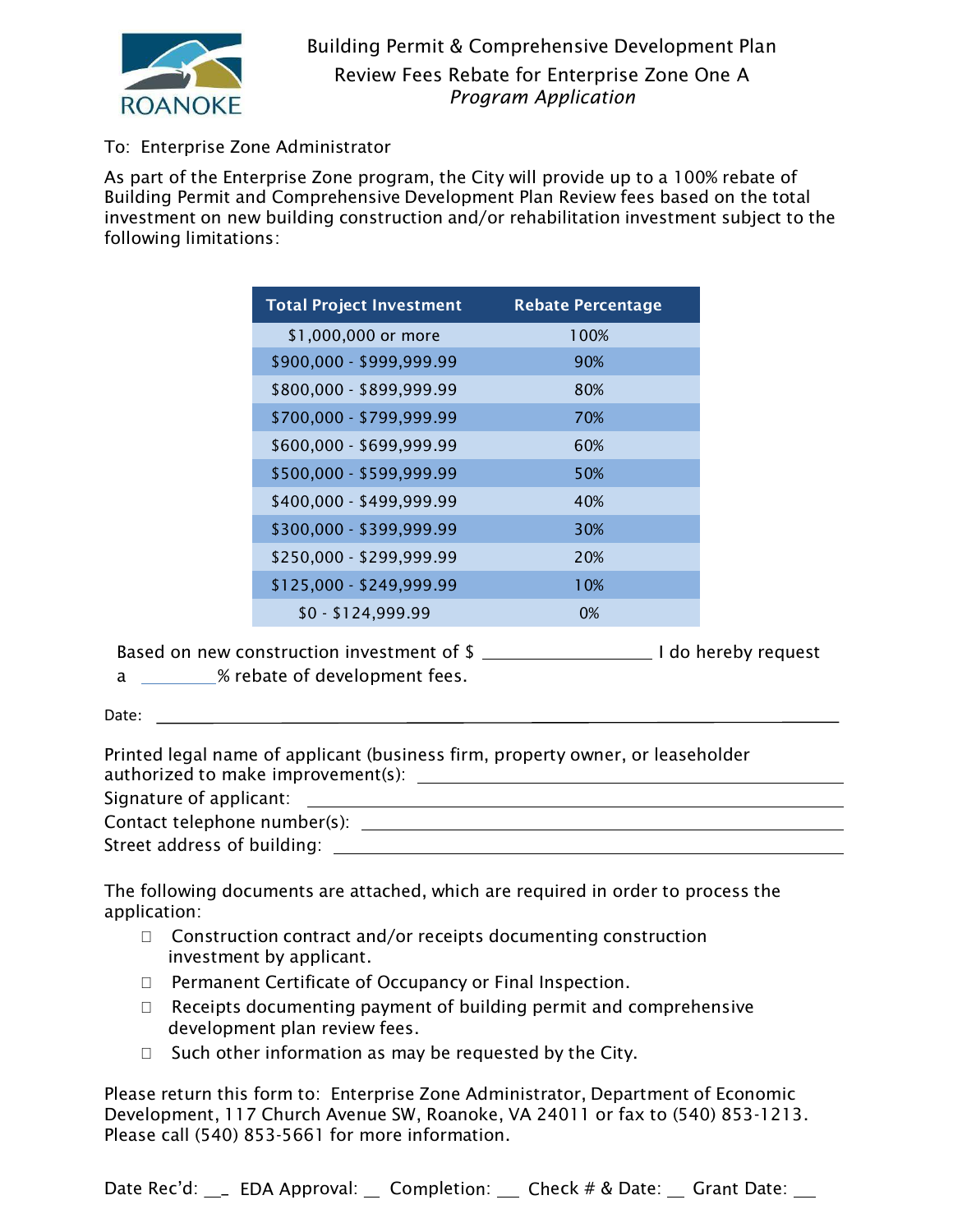

Grants from the Economic Development Authority of the City of Roanoke, Virginia, equal to an amount up to the amount of Water, Fire and Sewer hookup fees may be available for business firms, property owners or leaseholders authorized to make improvements investing in new construction or in rehabilitation of an existing building.

This grant will only cover specific costs associated with constructing water, fire, and/or sewer lines from the exterior wall of the structure to the main public line. Only one water, fire, and/or sewer connection may be considered for approval. Approved submitted costs include construction costs (excavation, sidewalk/asphalt repair), along with water connection, tap, and meter fees. Costs that are **not** approved include availability fees, the cost of the meter, and vaults (if required). Installation of public water mains, which may be accessed by additional lateral lines, is not an eligible cost.

Buildings must be located in Enterprise Zone One A, be for-profit and commercial, industrial or mixed-use (no more than 80% residential) in nature. Grant amount will be an amount equal to the following percentage of water, fire, and sewer hookup fees paid (without interest) subject to the caps on the following page:

| <b>Total Project Investment</b> | <b>Grant Percentage</b> |
|---------------------------------|-------------------------|
| \$1,000,000 or more             | 100%                    |
| \$900,000 - \$999,999.99        | 90%                     |
| \$800,000 - \$899,999.99        | 80%                     |
| \$700,000 - \$799,999.99        | 70%                     |
| \$600,000 - \$699,999.99        | 60%                     |
| \$500,000 - \$599,999.99        | 50%                     |
| \$400,000 - \$499,999.99        | 40%                     |
| \$300,000 - \$399,999.99        | 30%                     |
| \$250,000 - \$299,999.99        | 20%                     |
| \$125,000 - \$249,999.99        | 10%                     |
| $$0 - $124,999.99$              | 0%                      |

Please see the following page for more information on the Water, Fire, and Sewer Hookup Fees Grant program.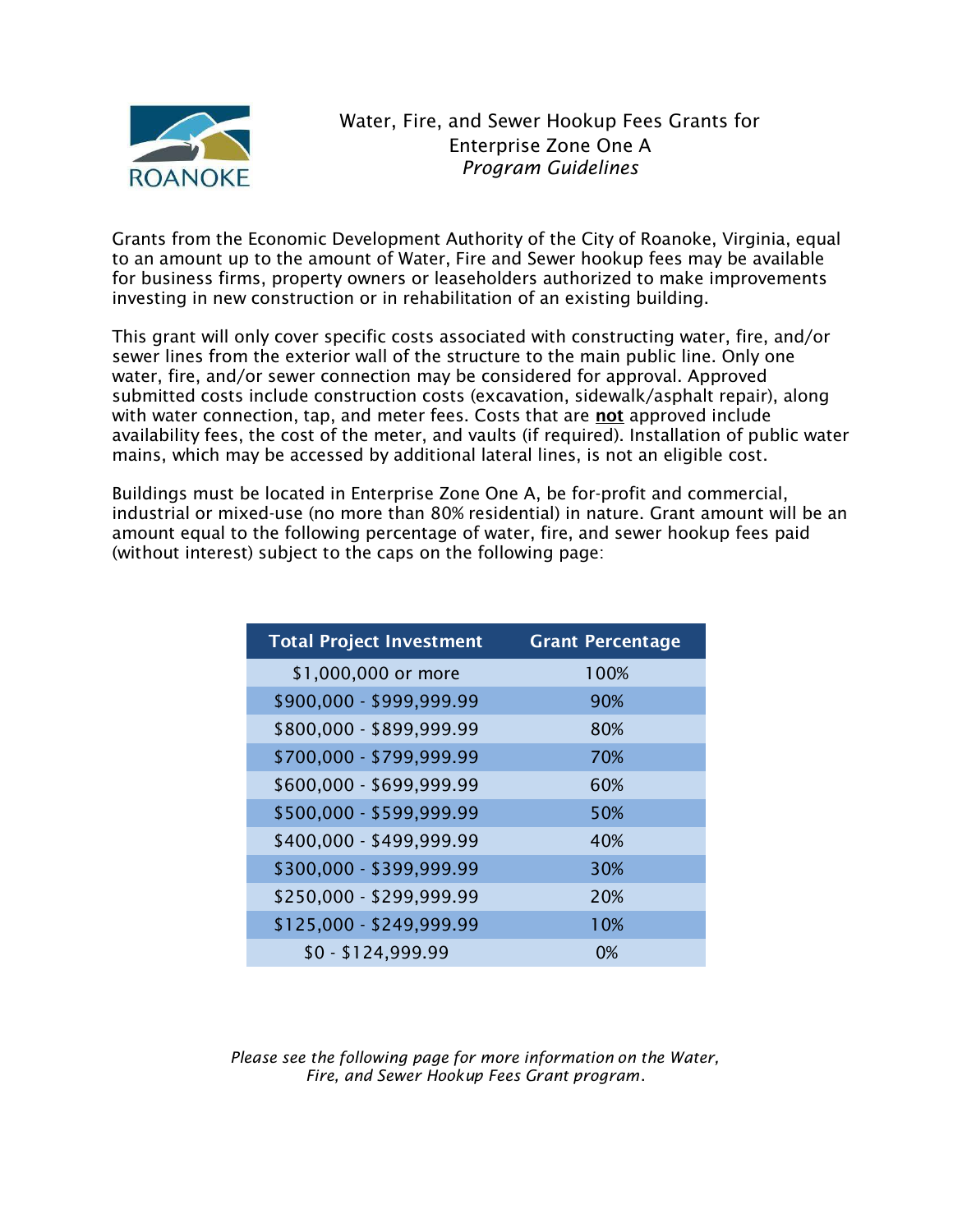| <b>Water Hookups Capped at:</b> |                            |
|---------------------------------|----------------------------|
| <b>Line Size</b>                | Cap                        |
| 5/8"                            | \$1,500                    |
| $\frac{3}{4}$ "                 | \$1,515                    |
| 1 <sup>n</sup>                  | \$1,600                    |
| $1 \frac{1}{2}$                 | \$2,300                    |
| 2"                              | \$2,500                    |
| 3"                              | \$3,960                    |
| 4"                              | \$12,300                   |
| 6"                              | 14,010                     |
| 8"                              | Actual cost up to \$20,043 |
| $10" - 12"$                     | Actual cost up to \$22,079 |

#### Sewer Hookups Capped at:

| <b>Line Size</b> | Cap                       |
|------------------|---------------------------|
| $5/8" - 6"$      | \$1,500                   |
| $\mathsf{R}^v$   | Actual cost up to \$3,750 |
| 12"              | Actual cost up to \$7,500 |

# Fire Hookups Capped at

| <b>Line Size</b> | Cap                        |
|------------------|----------------------------|
| 4"               | \$10,300                   |
| 6"               | \$10,800                   |
| ጸ"               | 13,300                     |
| 10"              | \$15,000                   |
| 12"              | Actual cost up to \$22,250 |

# Application must include:

- 1. Water, Fire and Sewer Hookup Fees Grant Application form (see next page).
- 2. A copy of construction contract or receipts sufficient to document the amount of investment in new building construction or in rehabilitation of an existing structure.
- 3. A copy of the permanent Certificate of Occupancy or final inspection certificate.
- 4. Copy of receipt(s) documenting payment of water, fire and sewer hookup fees, and connection sizes from the Western VA Water Authority.

5. Copy of receipt(s) detailing construction costs associated with water, fire, and/or sewer installation. Costs must be clearly delineated from other project costs.

- 6. Proof of payment (bank statement, cancelled check) for all costs and fees.
- 7. Such other information as may be requested by the City.

Please note: Incomplete applications will not be processed by the EDA and the applicant will be notified by the Economic Development Department of any discrepancies, as well as when these discrepancies must be addressed in order to process the application and grant.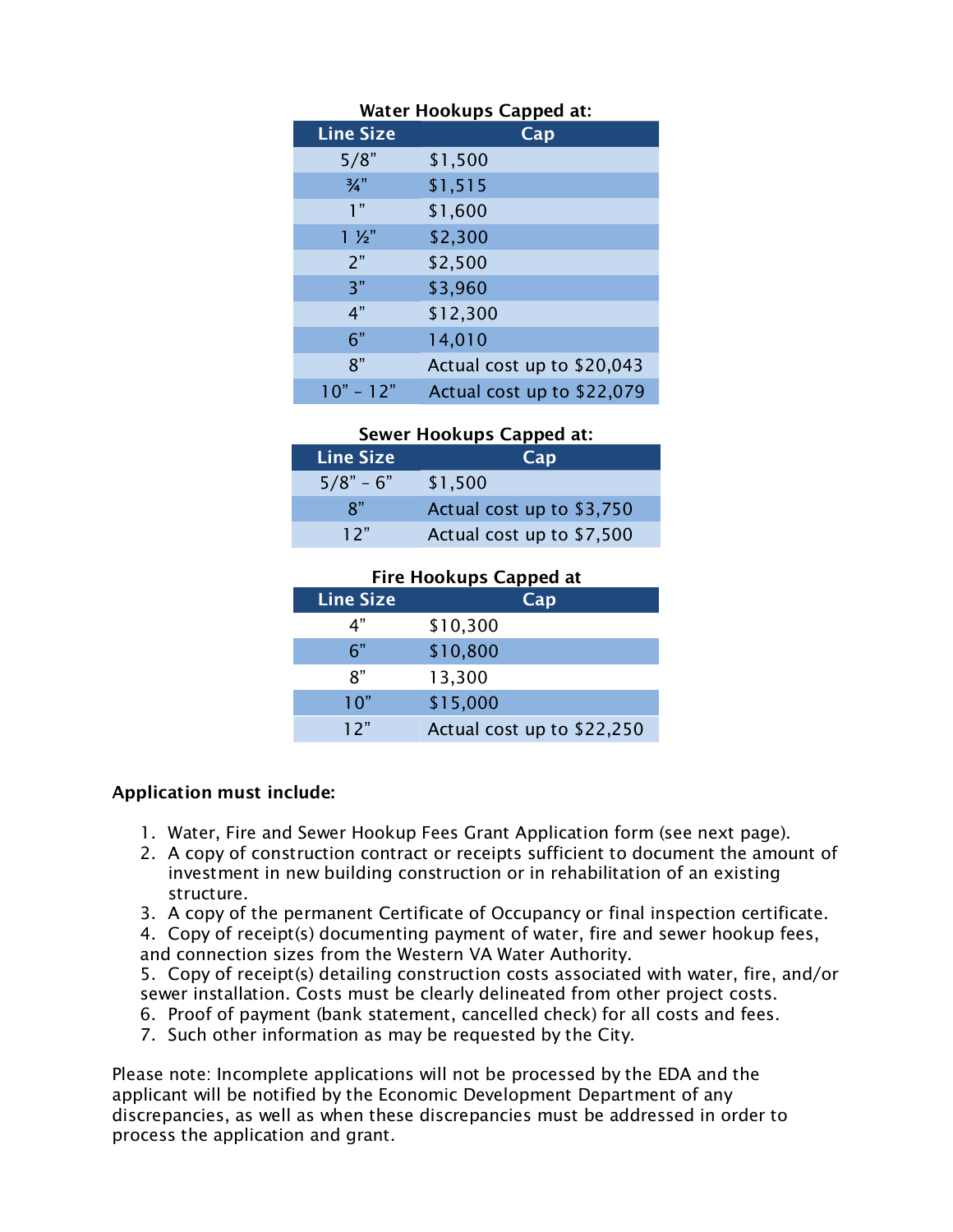

#### To: Enterprise Zone Administrator

As a part of the Enterprise Zone program, the EDA may provide a grant equal to an amount up to 100% of water, fire and sewer hookup fees for business firms, property owners or leaseholders authorized to make improvements undertaking new building construction or rehabilitation within Enterprise Zone One A. Grant amount will be an amount equal to the following percentage of water, fire, and sewer hookup fees paid (without interest) subject to the caps below:

| <b>Water Hookups Capped At:</b> |                  | <b>Line Size</b>           |                  | Cap                     |     |
|---------------------------------|------------------|----------------------------|------------------|-------------------------|-----|
|                                 | <b>Line Size</b> | Cap                        | $5/8" - 6"$      | \$1,500                 |     |
|                                 | 5/8"             | \$1,500                    | 8"               | Actual cost up to \$3   |     |
|                                 | $\frac{3}{4}$ "  | \$1,515                    | 12"              | Actual cost up to \$7   |     |
|                                 | 1"               | \$1,600                    |                  |                         |     |
|                                 | $1\frac{1}{2}$   | \$2,300                    |                  | Fire Hookups Capped at: |     |
|                                 | 2"               | \$2,500                    | <b>Line Size</b> |                         | Cap |
|                                 | 3"               | \$3,960                    | 4"               | \$10,300                |     |
|                                 | 4"               | \$12,300                   | 6"               | \$10,800                |     |
|                                 | 6"               | 14,010                     | 8"               |                         |     |
|                                 | 8"               | Actual cost up to \$20,043 |                  | 13,300                  |     |
|                                 | $10" - 12"$      | Actual cost up to \$22,079 | 10"              | \$15,000                |     |
|                                 |                  |                            |                  |                         |     |

| Sewer Hookups Capped at: |                           |  |
|--------------------------|---------------------------|--|
| <b>Line Size</b>         | Cap                       |  |
| $5/8" - 6"$              | \$1,500                   |  |
| י א                      | Actual cost up to \$3,750 |  |
| 12"                      | Actual cost up to \$7,500 |  |

# 4" \$10,300 6" \$10,800 8" 13,300 10" \$15,000 12" Actual cost up to \$22,250

Based on new construction investment of \$ I do hereby request a grant equal

to % of water, fire and sewer hookup fees.

Date:

Printed legal name of applicant (business firm, property owner, or leaseholder authorized to make improvements):

Signature of applicant:

Contact telephone number(s):

Street address of building:

The following documents are attached, which are required in order to process the application:

Construction contract and/or receipts documenting total new construction investment.

**Permanent Certificate of Occupancy.** 

- Receipts documenting payment of water, fire and sewer fees from the Western VA Water Authority fees
- Receipts documenting payment of construction costs.

Such other information as may be requested by the City.

Please return this form to: Enterprise Zone Administrator, Department of Economic Development, 117 Church Avenue SW, Roanoke, VA 24011, or fax to (540) 853-1213. Please call (540) 853-5661 with any questions.

Date Rec'd: \_\_\_\_\_ EDA Approval: \_\_\_\_\_\_ Completion: \_\_\_\_\_\_ Check # & Date: \_\_\_\_\_ Grant Date: \_\_\_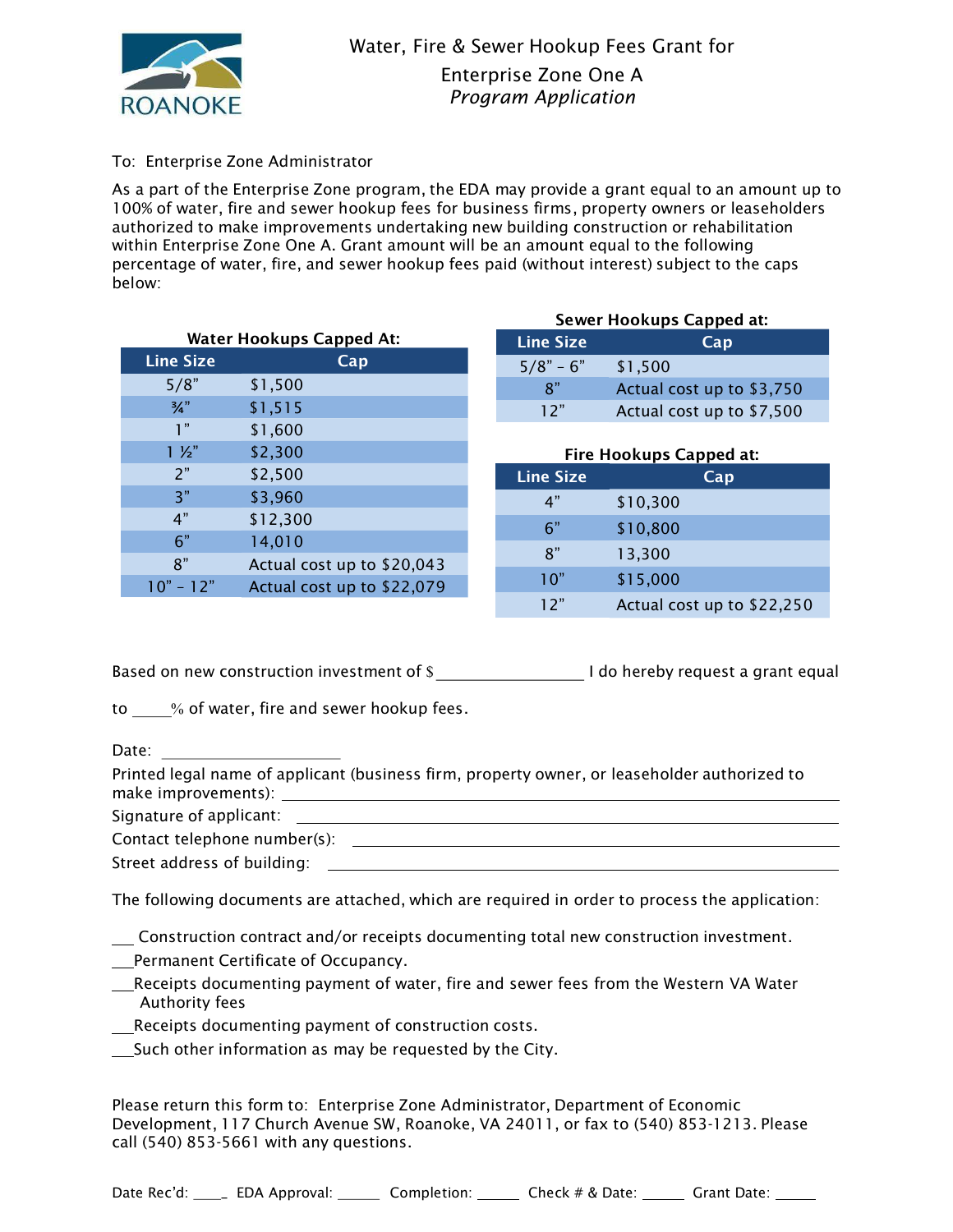

For business firms, property owners, or leaseholders authorized to make improvements and installing new, first-time fire suppression systems in an existing building, there are annual grants for five years available from the Economic Development Authority of the City of Roanoke, Virginia, to cover a percentage of annual fire charges. The uses for such building for both grants are to be for-profit commercial, industrial, or mixed-use (having no more than 80% devoted to residential uses). Annual fire service charge grants shall be in an amount equal to the following percentage of monthly fire service charges paid:

| Year         | <b>Reimbursement Amount</b>                           |
|--------------|-------------------------------------------------------|
| One          | 50% of monthly fire service charge capped at \$1,000. |
| Two          | 40% of monthly fire service charge capped at \$800.   |
| <b>Three</b> | 30% of monthly fire service charge capped at \$600.   |
| Four         | 20% of monthly fire service charge capped at \$400.   |
| Five         | 10% of monthly fire service charge capped at \$200.   |

# Application must include:

Every 12 months, on or after 45 days after the date listed on the Certificate of Qualification, for five consecutive years, the applicant must provide the following in order to receive the EDA grants:

- 1. Fire Suppression Retro-Fit Annual Grant Application form (see following pages).
- 2. Receipts or proof of payment of the monthly fire charges for the previous 12 months.
- 3. Copies of the utility bills for the previous 12 months from the Western Virginia Water

Authority.

4. Copy of the original Certificate of Qualification.

Please note: Incomplete applications will not be processed by the EDA and the applicant will be notified by the Economic Development Department of any discrepancies, as well as when these discrepancies must be addressed in order to process the application and grant.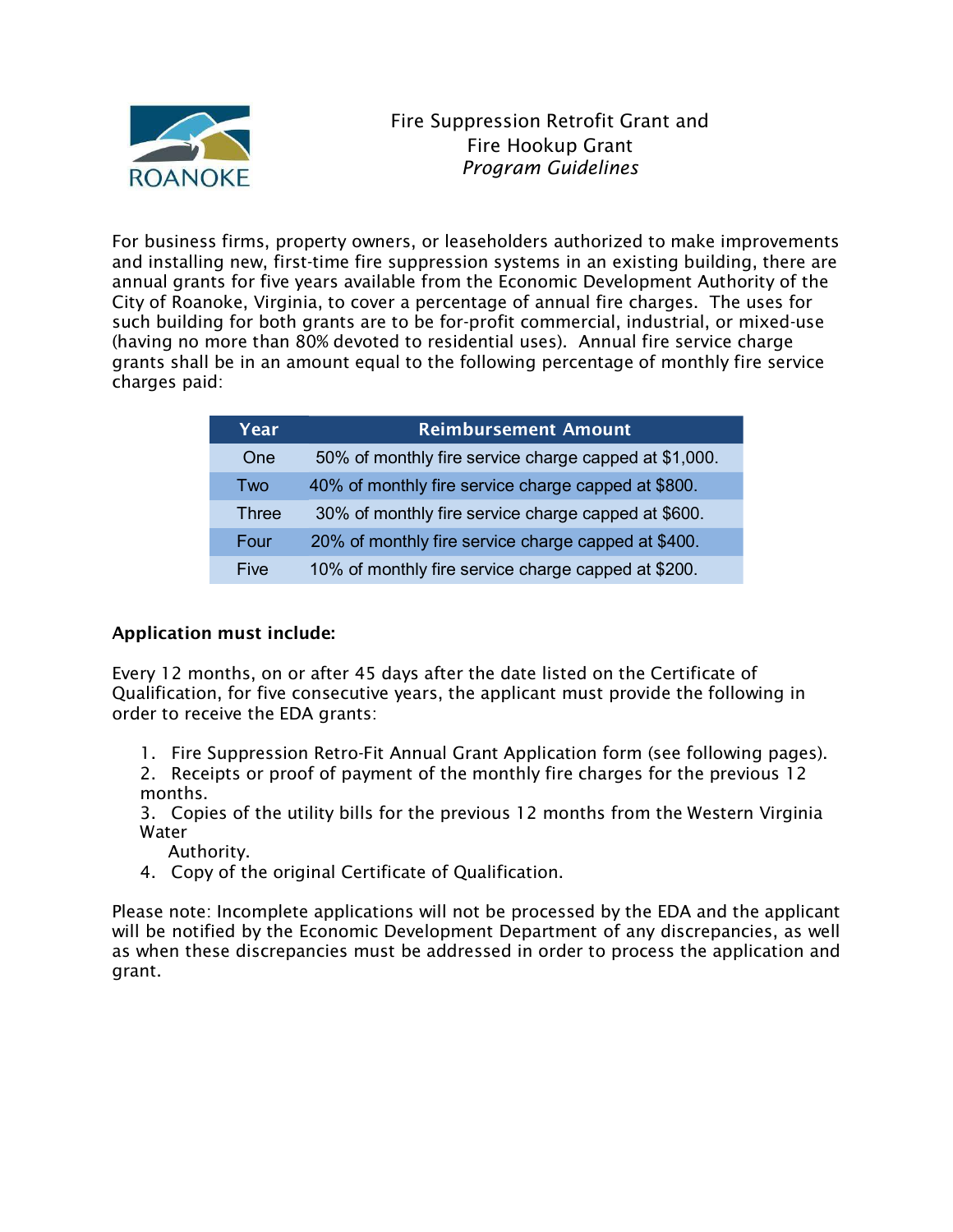

# To: Enterprise Zone Administrator

As a part of the Enterprise Zone One A program, the EDA will provide yearly grants equal to the following amounts on monthly charges:

| Year         | <b>Reimbursement Amount</b>                           |
|--------------|-------------------------------------------------------|
| One          | 50% of monthly fire service charge capped at \$1,000. |
| Two          | 40% of monthly fire service charge capped at \$800.   |
| <b>Three</b> | 30% of monthly fire service charge capped at \$600.   |
| Four         | 20% of monthly fire service charge capped at \$400.   |
| <b>Five</b>  | 10% of monthly fire service charge capped at \$200.   |

Date: when the contract of the contract of the contract of the contract of the contract of the contract of the contract of the contract of the contract of the contract of the contract of the contract of the contract of the

Printed legal name of applicant (business firm, property owner, or leaseholder authorized to make improvements): Signature of Applicant: Contact telephone number(s): Street address of building:

The following documents have been attached:

- $\Box$  Receipts or proof of payment of the monthly fire charges for the previous 12 months.
- $\Box$  Copy of Original Certificate of Qualification (from the Office of Economic Development when initial application was made).
- $\Box$  Such other information as may be requested by the City.

I am requesting a grant of \$\_\_\_\_\_\_\_\_\_\_\_\_\_\_\_\_\_\_for the annual fire charges paid during the following year of qualification:

\_\_Year One (50%) \_Year Two (40%) \_Year Three (30%) \_Year Four (20%) \_Year Five (10%)

I certify the information contained in this application is to the best of my knowledge both correct and true.

Please return this form to: Enterprise Zone Administrator, Economic Development Department, 117 Church Avenue SW, Roanoke, VA 24011 or fax to (540) 853-1213. Please call (540) 853-5661 with any questions.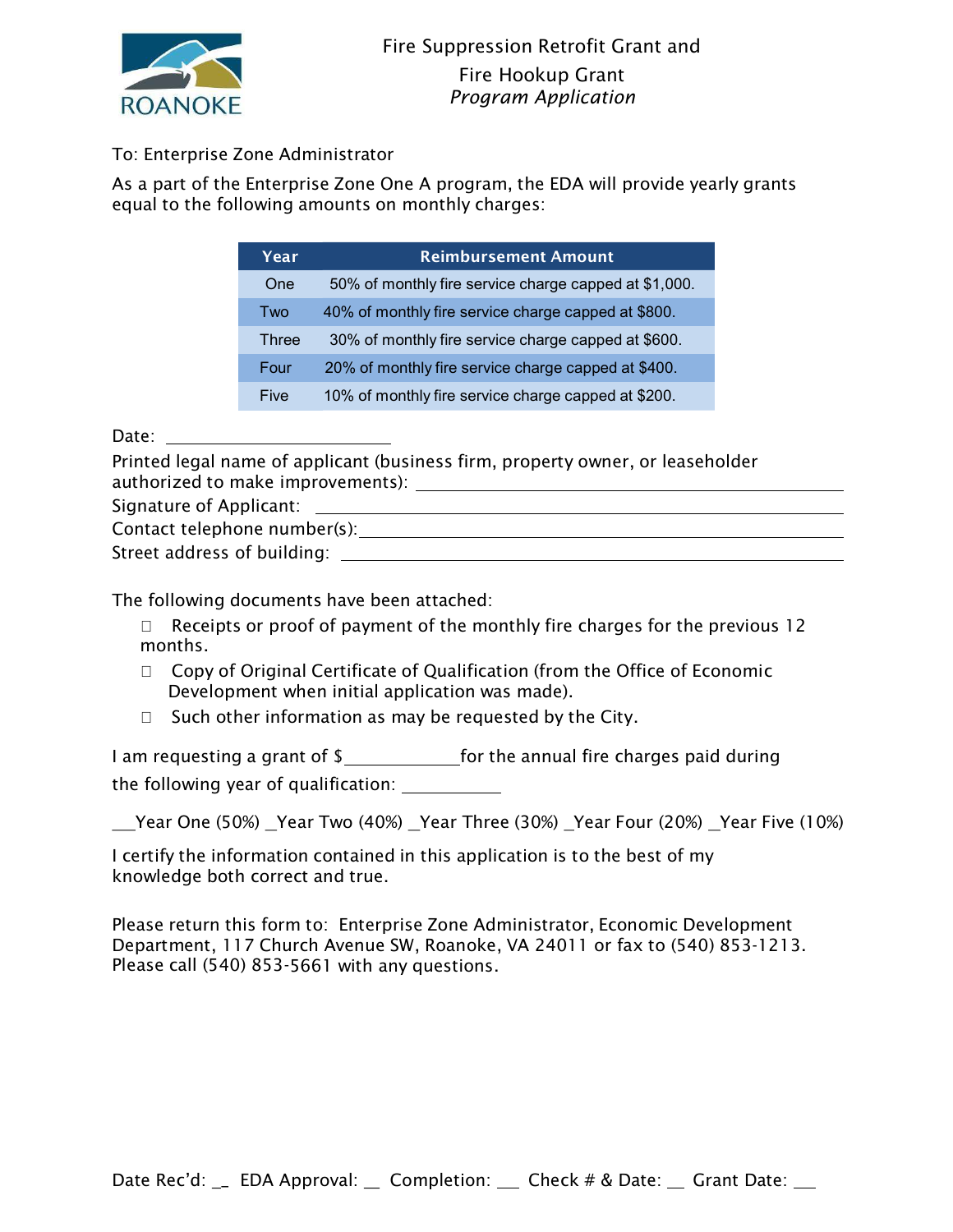

For any business located in Enterprise Zone One A and participating in the City of Roanoke Police Department's Star City Business Watch program, Security Grants are available for up to \$500 to enact the security measures recommended by the Police Department (see the next page for an application for the Star City Business Watch program). Upon completing the program, the Police Department will provide a Certificate to the business certifying the business has successfully completed a security assessment, and outlining the recommendations made (see following pages). Provide this Certificate, or a copy of the Police Department's security assessment, with receipts and other documents to the Office of Economic Development documenting the recommended actions were undertaken.

Security Grants are grants through the Economic Development Authority of the City of Roanoke and will cover 50% of the approved cost of the security enhancements; the award amount is capped at \$500. Annual budget allocation for this program is no less than \$2,500.

# Application must include:

- 1. Business Security Grant Application (see following pages).
- 2. Certificate of Qualification from the Police Department (see following pages).
- 3. Documentation of the expense of security measures taken.
- 4. Proof of payment for security measures (cancelled check or bank statement).
- 5. Copy of City of Roanoke Business License.
- 6. Such other information as may be requested by the City

The description of the Star City Business Watch is as follows:

The purpose of the Star City Business Watch is to organize business leaders in targeted business communities by forming a partnership between the City of Roanoke Police Department and the businesses within those communities. The goal of the Star City Business Watch is to create a safer environment for business, employees and consumers and to promote crime prevention strategies for those communities. A list of objectives of the program can be obtained from the City of Roanoke Police Department. Businesses must be licensed to do business in

the City of Roanoke.

Please note: Incomplete applications will not be processed by the EDA and the applicant will be notified by the Economic Development Department of any discrepancies, as well as when these discrepancies must be addressed in order to process the application and grant.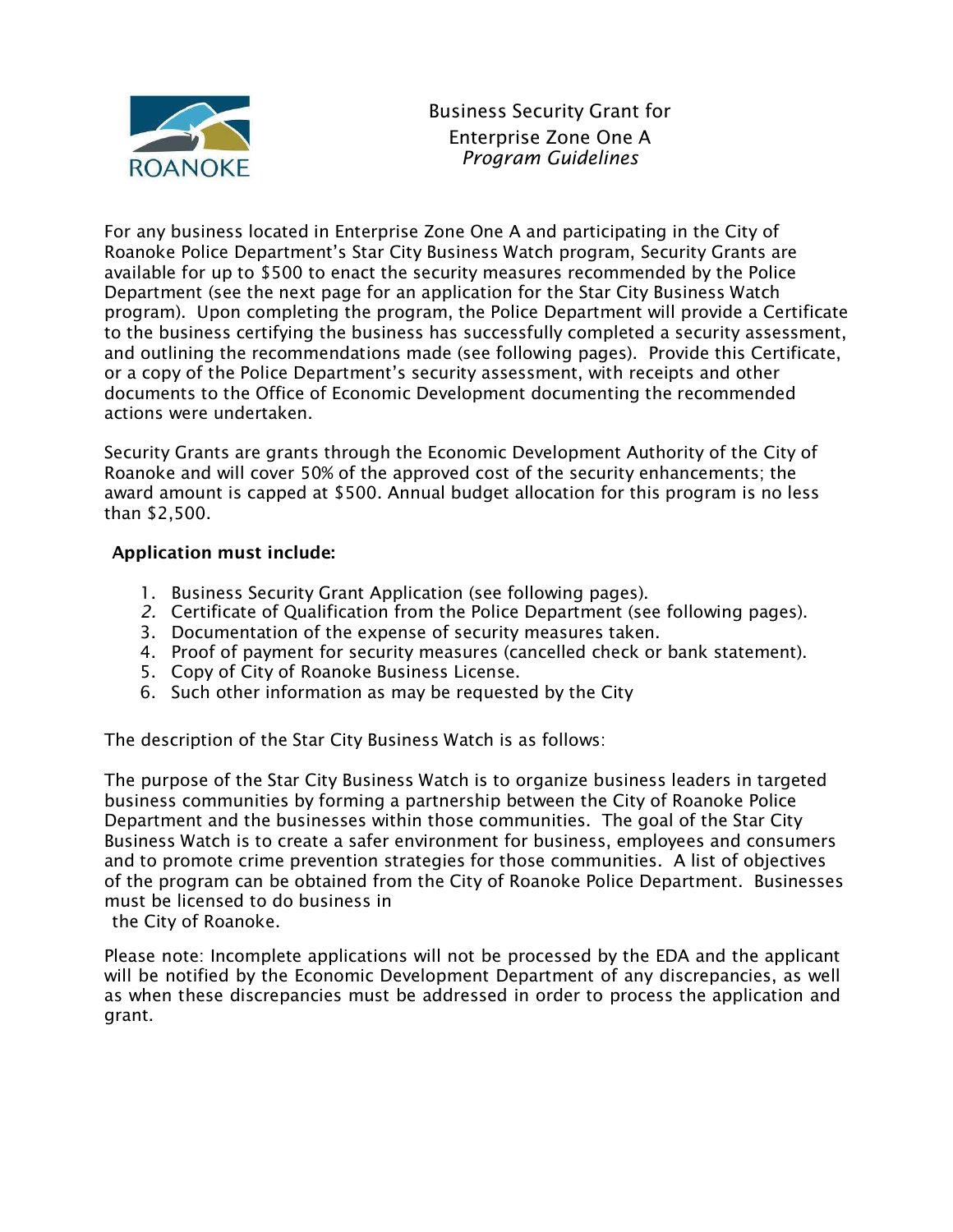

| Date: ______________________                                                              |
|-------------------------------------------------------------------------------------------|
|                                                                                           |
|                                                                                           |
|                                                                                           |
|                                                                                           |
|                                                                                           |
|                                                                                           |
|                                                                                           |
|                                                                                           |
| Does business have an alarm? ______Yes ________________No                                 |
| If "Yes", with what alarm company?                                                        |
| Would you like any of the following trainings?                                            |
| __Business Security Assessment __________Workplace Violence                               |
| Commercial Robbery Training _______________Shoplifting Prevention                         |
| __Crime Reporting Training ____________Check and Credit Card Fraud                        |
| <b>CHACK</b> Office Theft and Security Training <b>CONCACC PEACA</b> Safety for Employees |
|                                                                                           |
|                                                                                           |

Please return this application to the Roanoke Police Department, 309 Third St., SW, Roanoke, VA 24011, with a copy to the Enterprise Zone Administrator, Economic Development Department, 117 Church Avenue SW, Roanoke, VA 24011 or fax to (540) 853-1213. Call (540) 853-5661 for more information.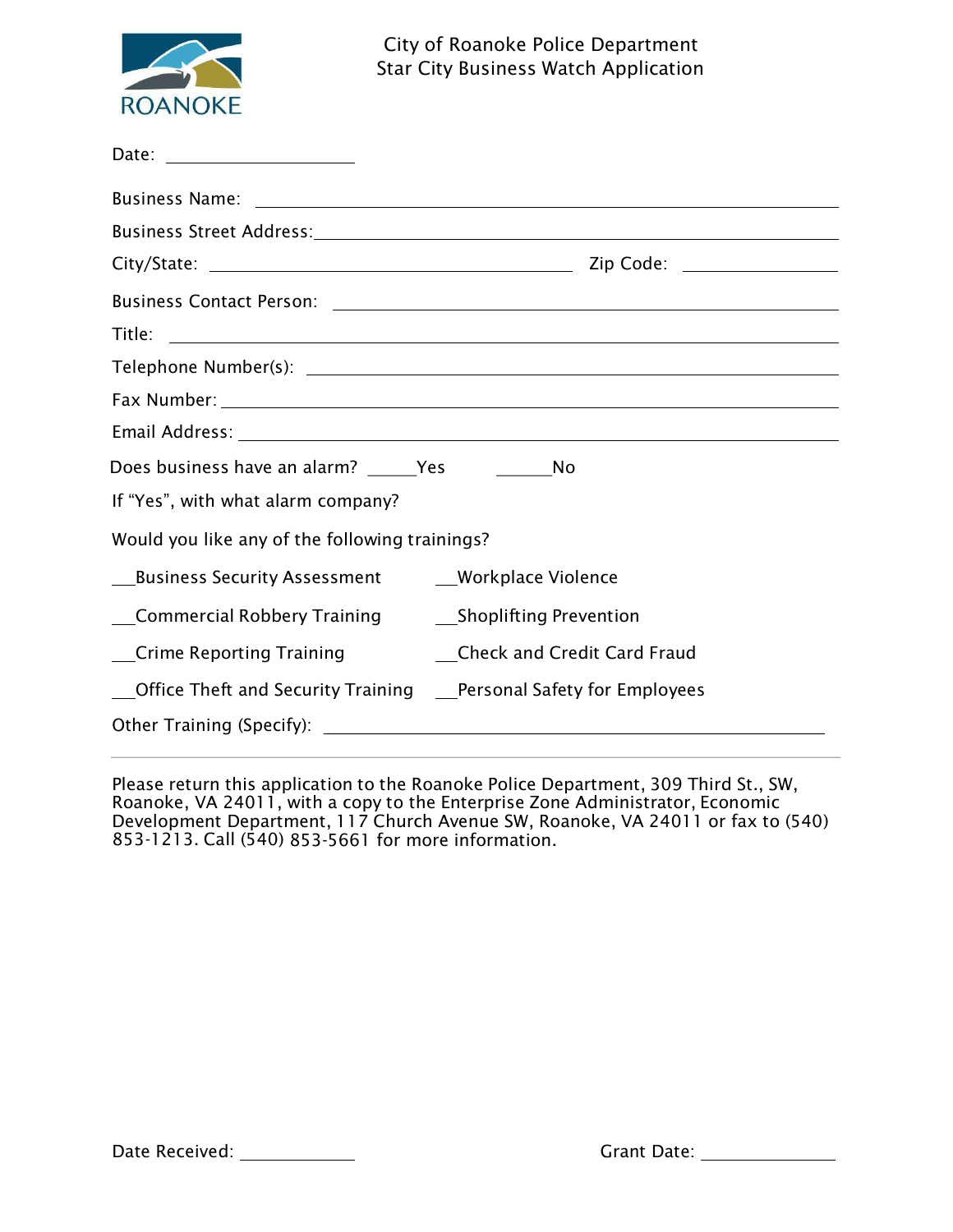

This certifies that this businesses:  $\frac{1}{1}$  =  $\frac{1}{1}$  =  $\frac{1}{1}$  =  $\frac{1}{1}$  =  $\frac{1}{1}$  =  $\frac{1}{1}$  =  $\frac{1}{1}$  =  $\frac{1}{1}$  =  $\frac{1}{1}$  =  $\frac{1}{1}$  =  $\frac{1}{1}$  =  $\frac{1}{1}$  =  $\frac{1}{1}$  =  $\frac{1}{1}$  =  $\frac{1}{1}$  =  $\frac{1$ 

located at

has participated in the Star City Business Watch Program and is therefore eligible for the City of Roanoke's Enterprise Zone One A's Business Security Grant incentive. The business has undergone the following programs and the following recommendations were made on this date,

Certified by: ,

From the Roanoke Police Department on this date: \_\_\_\_\_\_\_\_\_\_\_\_\_\_\_\_\_\_\_\_\_\_\_\_\_\_\_\_\_\_\_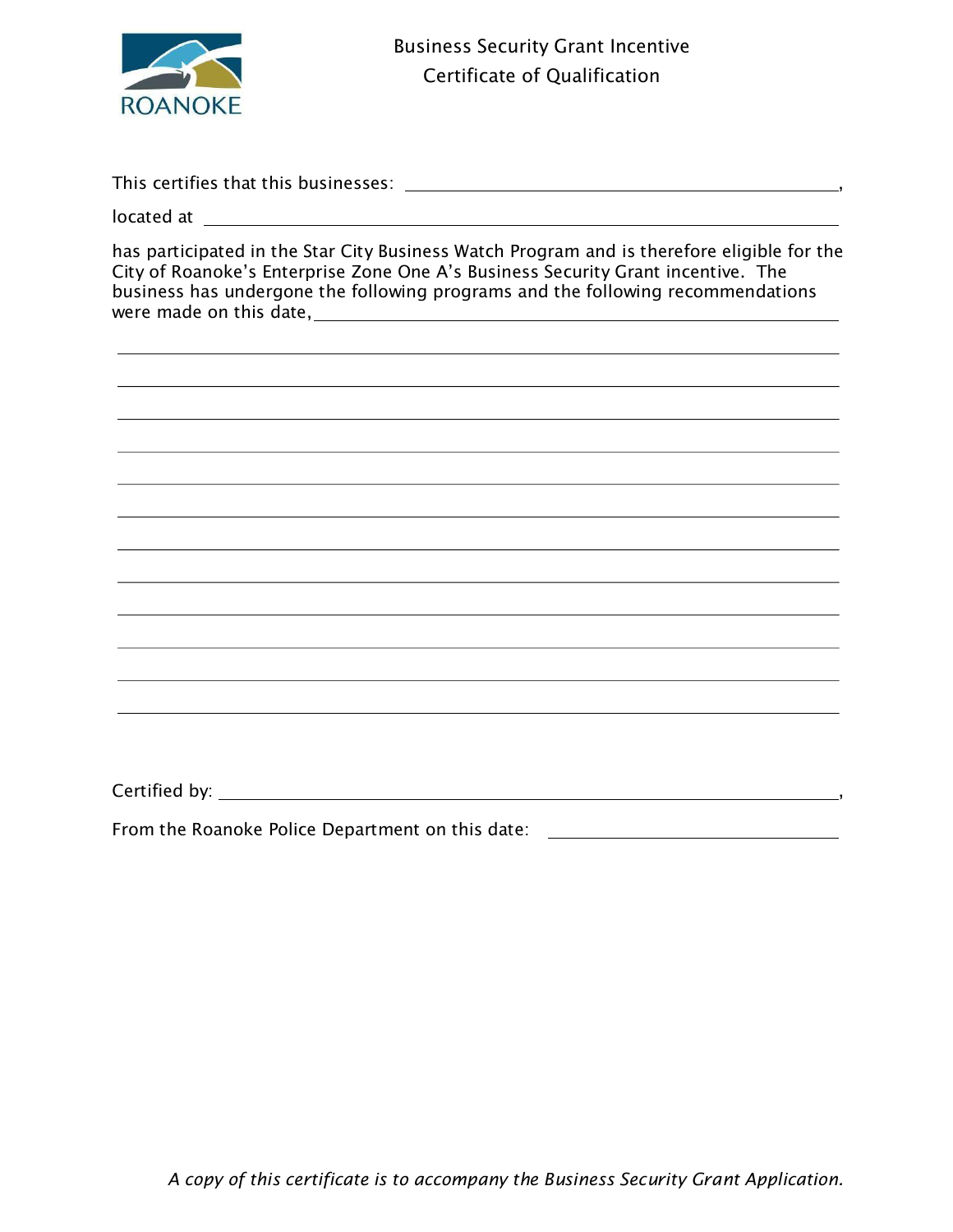

# To: Enterprise Zone Administrator

As a part of the Enterprise Zone One A program, the City of Roanoke will provide a grant, through the Economic Development Authority, to businesses successfully completing the Police Department's Star City Business Watch Program and have enacted security measures recommended by the Police Department as a result of the program. The grant will reimburse a business up to 50% of their approved investment in security measures, capped at \$500.

Date:

Legal name of business:

Contact person:

Contact telephone number(s):

Street address of business:

The following documents have been attached:

- $\Box$  Certificate of Qualification from the Police Department or security assessment provided by the Police.
- $\Box$  Documentation of expense of security measures taken.
- □ Copy of City of Roanoke Business License.
- $\Box$  Such other information as may be requested by the City.

I am requesting a grant of \$\_\_\_\_\_\_\_\_\_\_\_\_\_\_\_\_\_\_ to offset the cost of the security measures undertaken at the recommendation of the Roanoke Police Department.

Signature of Business Owner:

Date:

I certify the information contained in this application is to the best of my knowledge both correct and true.

Please return this application to the Enterprise Zone Administrator, Economic Development Department, 117 Church Avenue SW, Roanoke, VA 24011 or fax to (540) 853-1213. Call (540)

853-5661 for more information.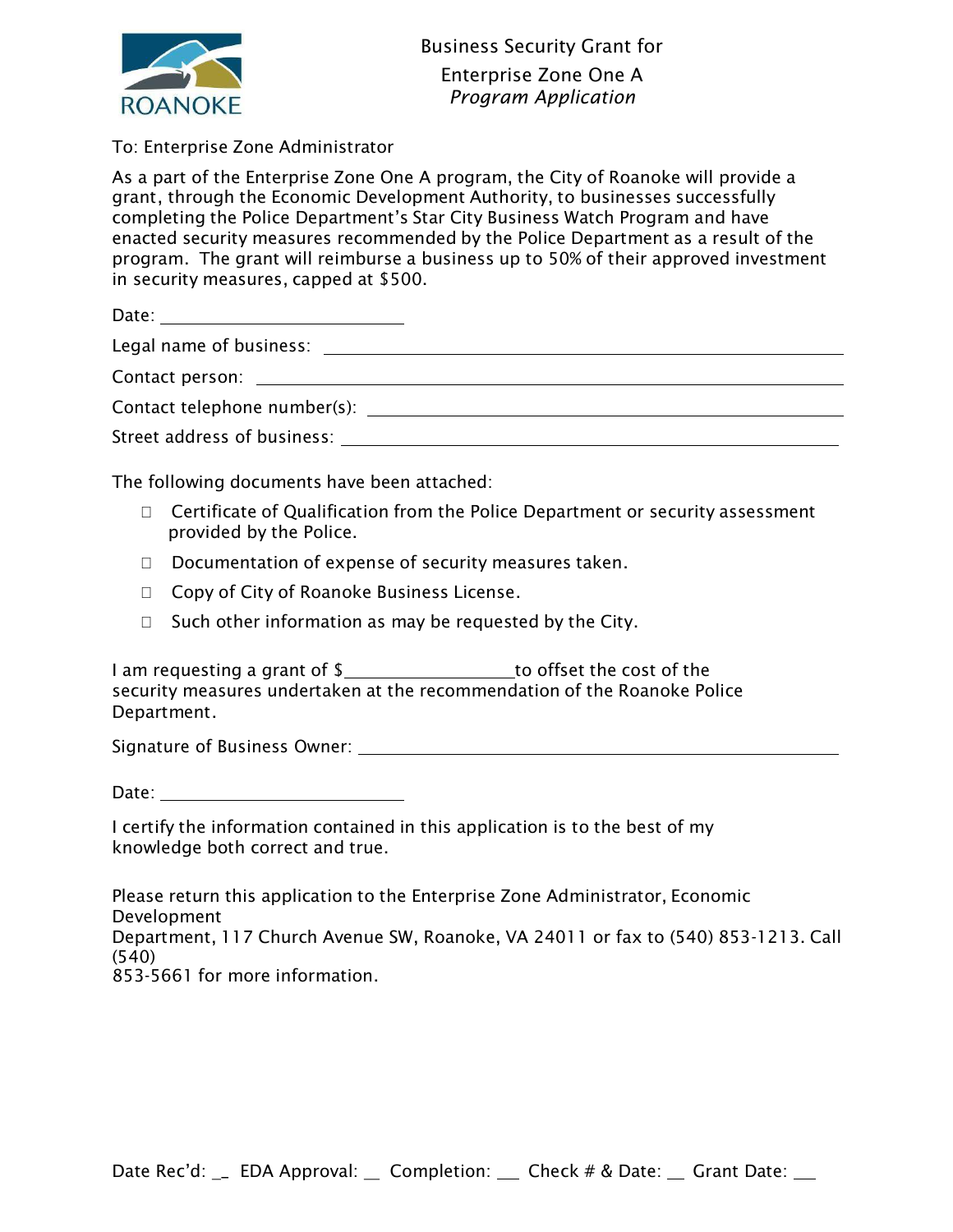

Job Training Grants for Enterprise Zone One A Program Guidelines

Businesses qualifying for job training assistance from the Virginia Department of Business Assistance (DBA) may be eligible for job training grants from the Economic Development Authority of the City of Roanoke. The amount of the grant may be up to or equal to the amount of assistance from the DBA, as determined by the City at the City's sole discretion, but cannot be more than the amount from the state or, combined with the state's grant, cannot exceed the training need. It is the expectation of the City the business will work closely with the Economic Development Department throughout negotiations with the DBA. Grants are made through the EDA on a reimbursement basis.

# Application must include:

1. Job Training Grant Application form (see next page).

2. Copy of letter from the DBA documenting qualification and estimate of state assistance.

- 3. Proof of job creation.
- 4. Documentation of training expenses.
- 5. Such other information as may be requested by the City.

Please note: Incomplete applications will not be processed by the EDA and the applicant will be notified by the Economic Development Department of any discrepancies, as well as when these discrepancies must be addressed in order to process the application and grant.